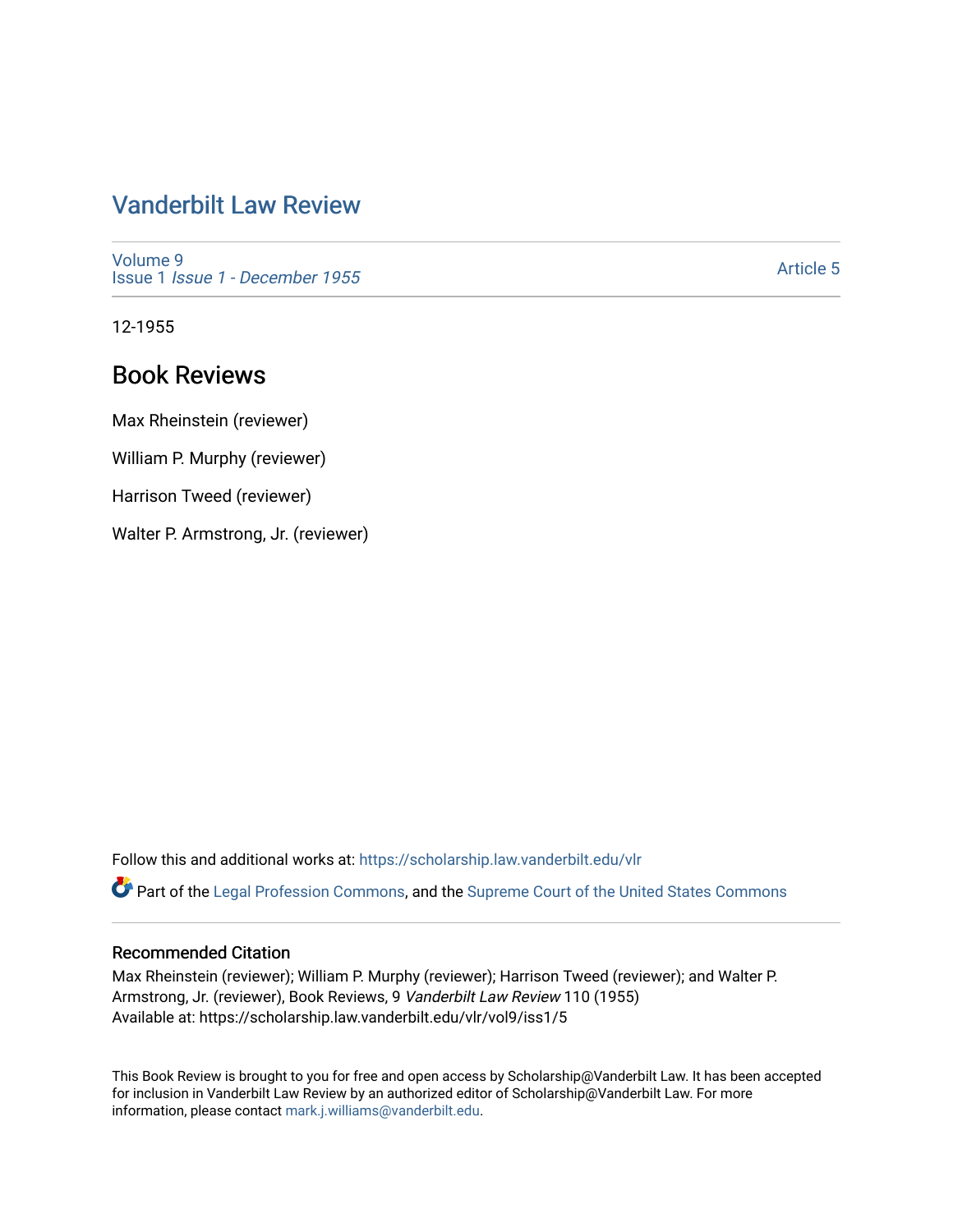## **BOOK REVIEWS**

THE AMERICAN LEGAL SYSTEM. By Lewis Mayers. New York: Harper Brothers, 1955. **Pp.** iv, **589. \$6.50.**

The author of this book is professor of law not in a law school but in a college, the City College of New York. The book seems to have grown out of courses meant to constitute a part of a general college education rather than the preparation for the legal profession. It is addressed not, or not so much, to the law student or the lawyer but to the citizen who wishes to inform himself about the legal machinery of his country. The book should also be of value, however, to the member of the legal profession who for once intends to see not only the trees but the forest. It should be of help to the young college student who considers the law as a possible future career. It will be of special interest to that steadily growing number of foreign observers who are looking for an American exposition of the total structure of the administration of justice in the United States.

Until quite recently it was difficult to find a book to which one could refer such an observer or which could be used as a basis for courses on introduction to American law for foreign students, such as are offered at the University of Chicago Law School, or at such foreign universities as Frankfurt, Paris, Oslo or West Berlin. A collection of cases and materials, such as those contained in the excellent books **by** Pirsig or Benson and Fryer, would be of little use to a foreign student without the guidance of an American law teacher. Kinnane's text on the common law is usable for the purpose but limited to the basic elements. Torstein Eckhoff's fine introduction is sealed to **all** but the few who can read Norwegian. The recent French treatise **by** Andr6 and Suzanne Tunc has become available only this year. It is written **by** a pair of continental scholars for continental readers, and understandable only to those who know French. For all those who cannot make use of the European books, Professor Mayers' book will constitute the most suitable introduction. Those who can will regard it as a welcome addition, not only because its American flavor cannot be reproduced abroad but also because its subject matter is not the same as that of the books just mentioned.

This subject matter is not fully recognizable from the title, which might be understood to indicate that the book deals with the entire legal system of the United States including or, perhaps even emphasizing, the substantive law of the country and its sources. This **is** not the case, however. It is the sub-title which gives a more descriptive indication of the contents: "The Administration of Justice in the United

**110**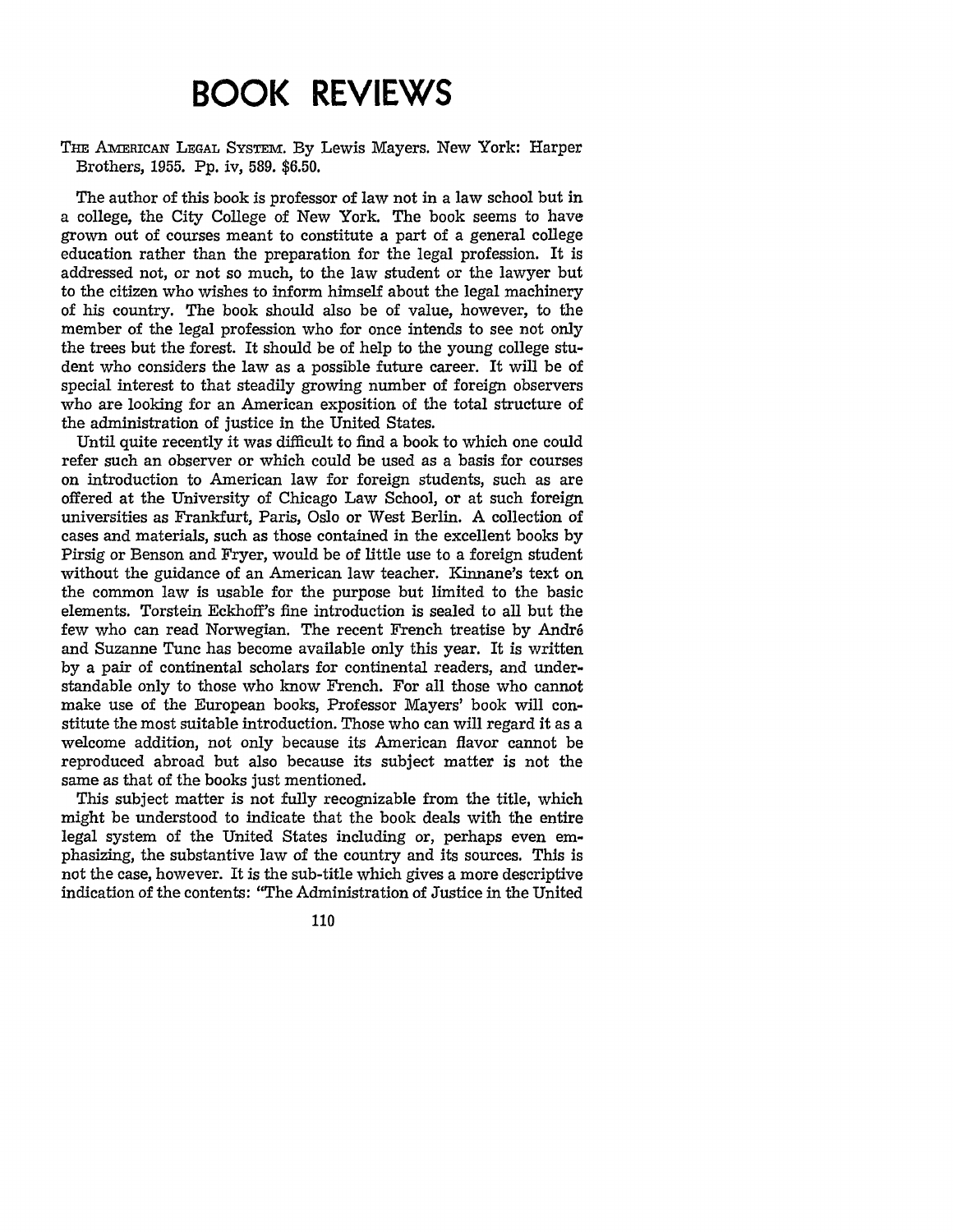States by Judicial, Administrative, Military, and Arbitral Tribunals." Not the substantive law of the United States is the concern of the author, but the machinery by which it is administered, the tribunals and their procedure. As also indicated by the sub-title, the description is not limited to the "courts" in the commonly understood sense of the term. Professor Mayers' survey goes far beyond the traditional, though artificial, limit; it covers every kind of dispute-deciding or lawadministering agency in the United States, the courts of the nation and the states on all levels from the justice of the peace to the Supreme Court of the United States, the administrative agencies, boards, commissions and tribunals, the various kinds of military courts, including military commissions, occupation courts, military government and High Commission courts, and even the private agencies of arbitration in commercial, labor and other matters. The only tribunals of which no description is given, although they are mentioned, are the consular courts. They have not fully disappeared, as the author seems to believe. These manifold agencies are described not in the sense of a presentation of the individual features of every particular administrative or other agency, but by way of a general treatment of the features by which the various kinds of deciding agencies and their procedures are characterised. Owing to the fantastic complexity of our American system the task is enormous. It is also difficult intrinsically. Every expositor of a technical subject for lay readers constantly finds himself caught upon the horns of a dilemma: on the one hand he must concentrate on the essentials and present them in a style which the layman can understand; on the other hand he must be sufficiently accurate so as not to mislead the reader or bore him with generalities. A good popularization requires not only a full technical mastery of the subject but also the gift of empathy and the skill of good, vivid writing. Professor Mayers has well approximated these ideals, even though he has in parts succumbed to the temptation of being more legalistic than the purpose of the book might justify. The very first chapters, which are concerned with the tortured topic of the distribution of powers between the nation and the state, constitute particularly arduous reading.

The next following chapters on the administration of criminal justice will reward the reader with the relief of greater liveliness and understandability. Within a short space of just a little over one hundred pages one finds a vivid description of the course of a criminal prosecution from the first investigatory steps of the police to the final stages of appellate proceedings. It is close to life and tied to that general body of knowledge which the average citizen can be expected to have. The author has also well succeeded in making understandable the much more intricate features of civil procedure in its several American variants. For the legally-trained reader the most rewarding part of the book may well be the sequence of chapters on "administrative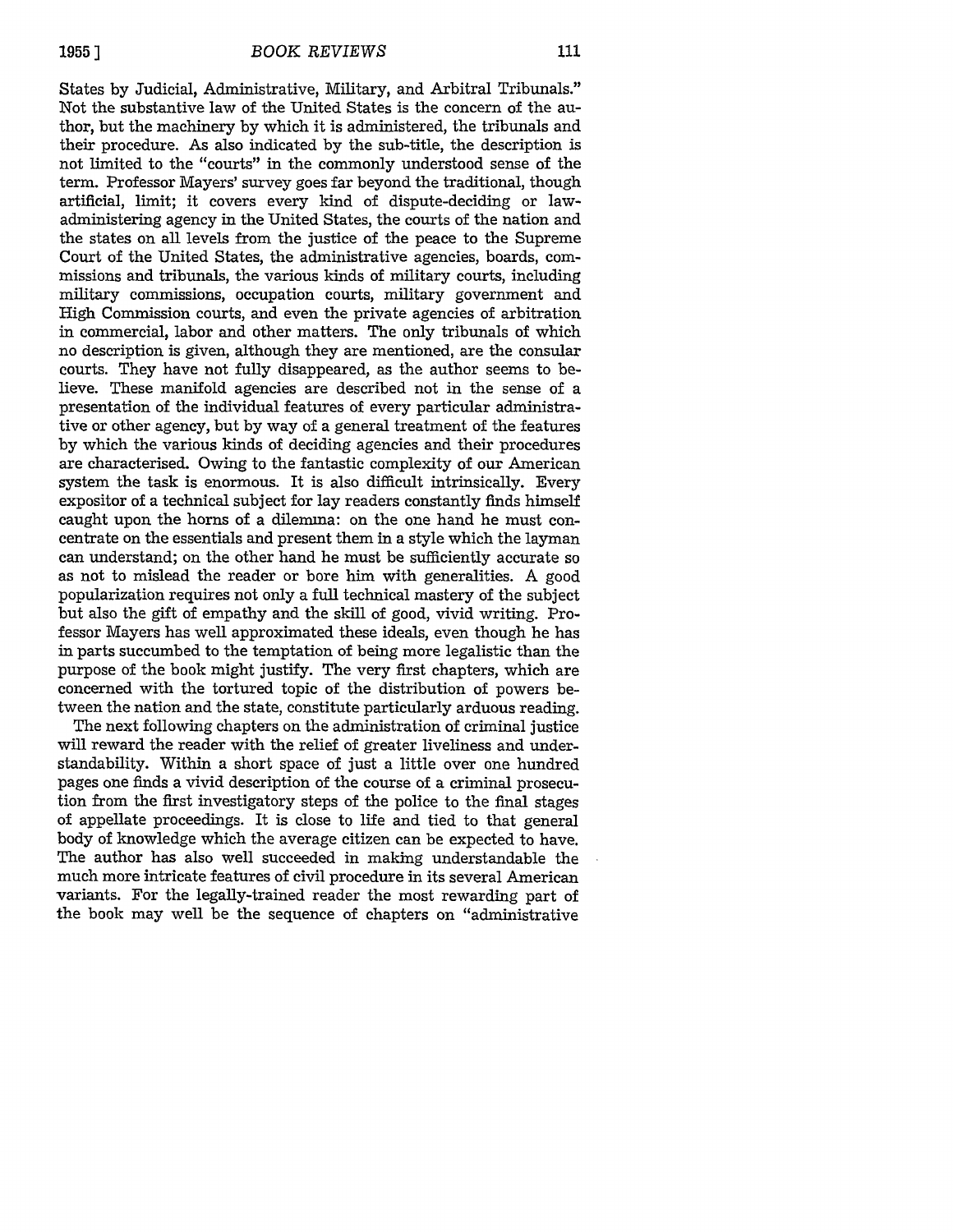tribunals and their supervision **by** the courts," in which a vast mass of heterogeneous material is neatly arranged so as to throw into clear relief its significance, the basic problems and the manifold attempts at their solution.

Throughout his book, the author not only describes the present state of affairs and its historical background but also subjects it to sagacious criticism, often combined with suggestions for constructive improvement. He also does not fail to point out the many ways in which our administration of justice is subject to political influences, legitimate and illegitimate, and how they operate. Occasionally, comparisons are made with what is apodictically called the continental system and which appears to constitute the common, although not always fully accurate, American view of French institutions.

Although not strictly limited to a presentation of the "law" concerning the administration of justice in the United States, the book does not go very much beyond it. In contrast to Dr. R. M. Jackson's recent work on the *Machinery of Justice in England,1* Professor Mayers' book contains neither statistical nor much other factual data. It has a distinctly legalistic flavor, without consistently maintaining the full accuracy of a law book. But as we have already observed, the task of the author has been enormously difficult, and he has handled it with remarkable skill and competence.

MAX RHEINSTEIN<sup>:</sup>

THE SUPREME COURT IN **THE** AMERICAN SYSTEM OF GOVERNMENT. By Robert H. Jackson. Cambridge: Harvard University Press, 1955. Pp. 92. \$2.00.

Among the leaders of the New Deal, none was more aggressive than Robert H. Jackson. As Assistant General Counsel of the Treasury, he espoused the use of the taxing power to equalize income and distribute wealth, and he proudly defended a proposed estate tax on the ground that its effect on the Henry Ford fortune would be to "convert what is now a family industry into a widely owned one." He was the New Deal's most outspoken foe of big business and, as Assistant Attorney General for the Anti-Trust Division, he created a national furor **by** charging that the 1937 recession was deliberately contrived by a "strike of capital" against the government for the purpose of embarrassing the administration's reform program. Next to Roosevelt himself, Jackson was the most articulate advocate of the use of governmental power to bring about economic and social, as well as political, democracy; he said that he supported the New Deal with

<sup>\*</sup> Max Pam Professor of Comparative Law, University of Chicago.

<sup>1. 2</sup>d ed. 1953.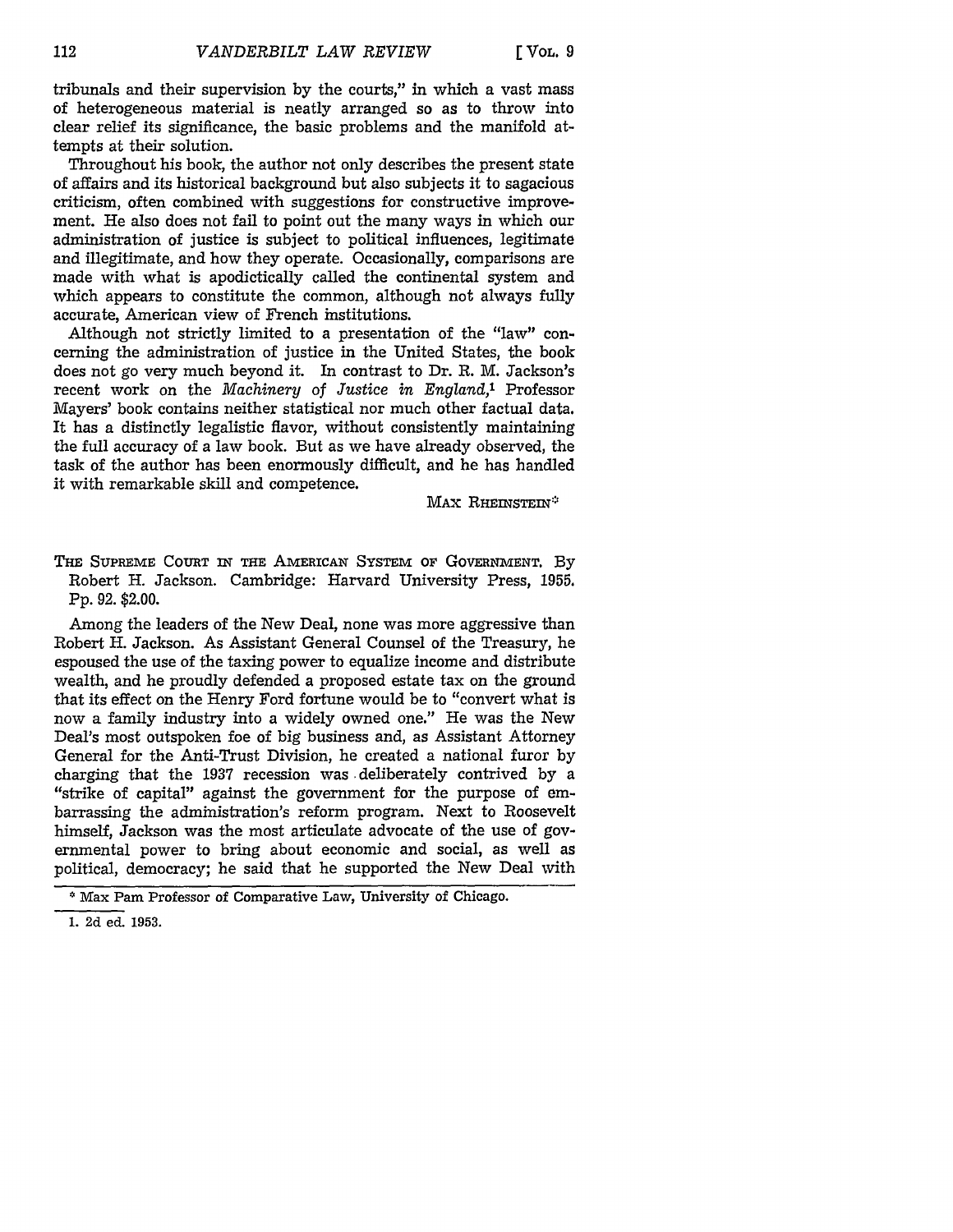"far more doubts about its adequacy than about its moderation." He was Roosevelt's choice as Democratic candidate for governor of New York in 1938, but was too radical for the state organization, which insisted on the renomination of the conservative incumbent-Herbert Lehman.

Jackson was the administration's most effective legal critic of the nullification of the New Deal program by the Supreme Court. His argument in support of the "packing" plan was acknowledged by all to be the ablest and most reasoned of any given. As Solicitor General, he contributed a major part in the clearing away of the constitutional rubbish which had accumulated over the years; his briefs and oral arguments before the Court were so brilliant that Justice Brandeis is supposed to have said that Jackson should be Solicitor General for life. His book, *The Struggle for Judicial Supremacy,* is still the most fascinating account yet written of the great constitutional struggle of the thirties; and it still affords the most candid and persuasive statement of a major thesis of the liberals of that day: that when great political, economic and social issues have been debated and resolved in political arenas by elected representatives, it is no proper function of the judiciary to thwart the democratic will by a "tortured construction" of the Constitution which equates the validity of legislation with the political, economic and social predilections of the Court.

What happens when a New Dealer, committed both to the realization of a fuller democracy and to a doctrine of judicial self-restraint, is appointed to the Supreme Court? Much of what has been written about Jackson, particularly since his death in October of 1954, has depicted him as a liberal New Dealer who became a conservative Supreme Court Justice. Critics have paired him with Justice Frankfurter in contrast with Justices Black and Douglas, both of whom, if not as intimate with Roosevelt as was Jackson, were nevertheless prominent New Dealers prior to appointment to the Court. If it is true that Jackson became a conservative while Black and Douglas remained liberals, then it is because the labels, as applied to Supreme Court Justices, no longer have the same meaning they once had. For during his tenure as a Justice, Jackson fairly consistently adhered to his philosophy of judicial self-restraint by the Supreme Court, and consciously deferred to the President and the Congress as the ultimate policy-makers, regardless of whether that policy was "liberal" or not. Justices Black and Douglas, on the other hand, have become known as "judicial activists" who do not hesitate consciously to give constitutional and statutory language that interpretation which they feel is more apt to effectuate democratic values.

To put it bluntly, Justices Black and Douglas are not loath to mold the law in accordance with their own political, economic and social predilections; this, of course, is the very judicial technique for which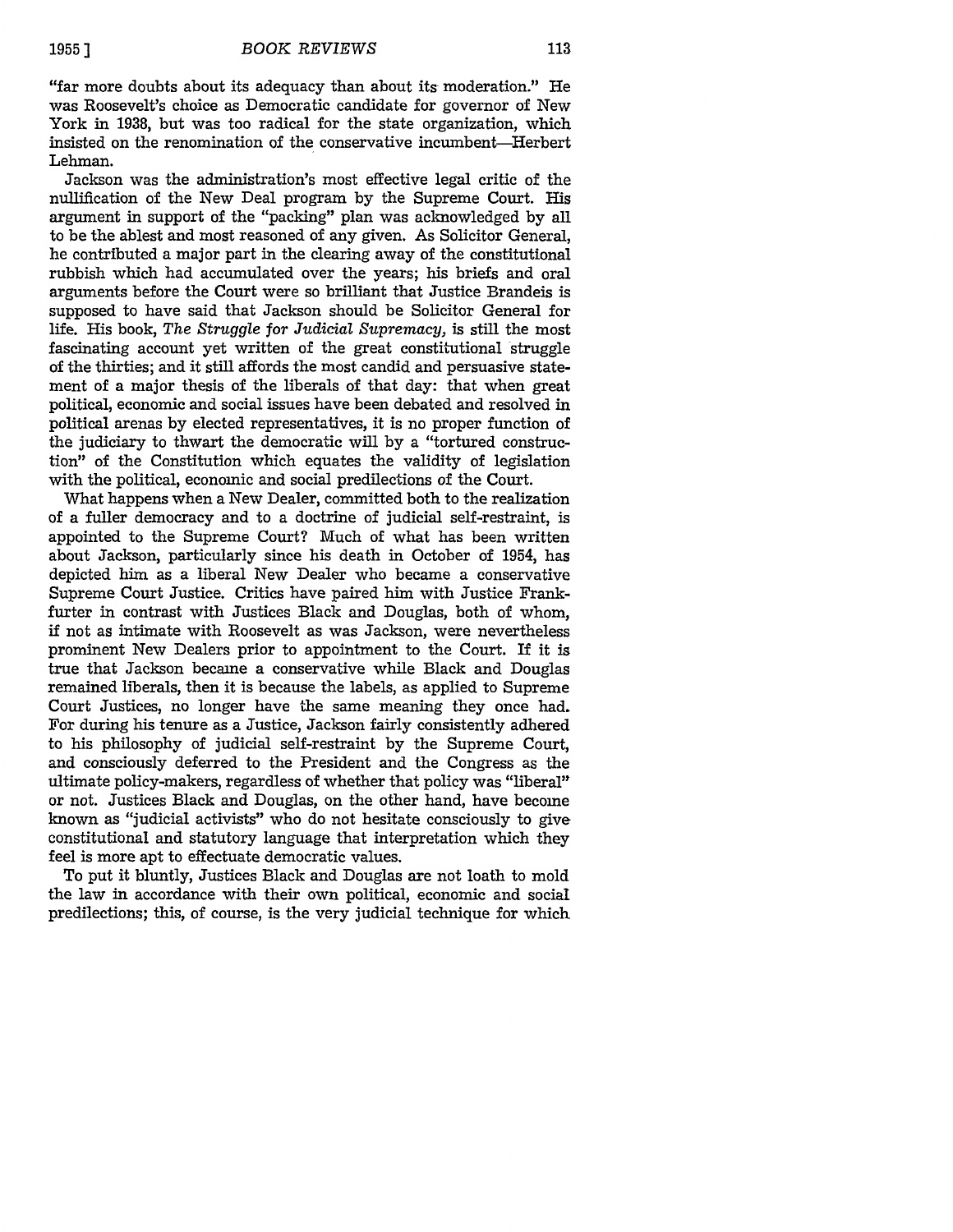the old Court was so roundly damned by the New Deal liberals. But if Jackson was consistent in his adherence to judicial self-restraint, Black and Douglas are also consistent from another point of view. If the ultimate value is the achieving of a more democratic society, then it is arguable that the judiciary, no less than the executive and the legislature, should play its part. Judicial technique then becomes a variable-judicial self-restraint when the elected representatives effectuate democratic values, supplemented by judicial activism, when the elected representatives either cannot or do not act, as the particular contribution of the Court. The difference, then, between Jackson on the one hand and Black or Douglas on the other is as to the proper scope and exercise of the judicial function in a democratic society. It smacks of dogmatism to say that either of their divergent attitudes is clearly wrong; but it is also doctrinaire, and superficial as well, to label Jackson a conservative and Black and Douglas liberals.

At the time of his death, Justice Jackson had substantially completed what were to be delivered as the Godkin lectures at Harvard, and it is these three lectures which have now been published in the book under review. The Supreme Court is discussed in each essay from a different point of view: as a unit of government, as a law court, and as a political institution.

As a unit of government, Jackson finds the Court to be "in vital respects a dependent body." The political branches nominate and confirm the Justices, they may alter the number of Justices, and it is they which must execute the Court's mandates. Further, Congress may control the Court's appellate jurisdiction, and Congress also controls the funds needed by the Court to operate. The jurisdictional limitation to cases and controversies, the fact that courts are passive instruments moved by the initiative of litigants, the procedural confinement to the record made in the lower court, and the limited scope of a judgment or decree, further circumscribe the Court's function. Finally, the working methods of the Court "tend to cultivate a highly individualistic rather than a group viewpoint." (p. 16) As a result of these jurisdictional, procedural and political shortcomings, Jackson is of the opinion that the Court is ill suited for solving many of the problems of modern society, even when they are cast in constitutional or legal form.

The most interesting part of the discussion of the Court as a law ' court is that dealing with diversity jurisdiction. Jackson states flatly: "In my judgment the greatest contribution Congress could make to the orderly administration of justice in the United States would be to abolish the jurisdiction of the federal courts which is based solely on the ground that the litigants are citizens of different states." (p. **37)** His review of the considerations leading to this opinion is so compelling as to be virtually unanswerable. This chapter in the book also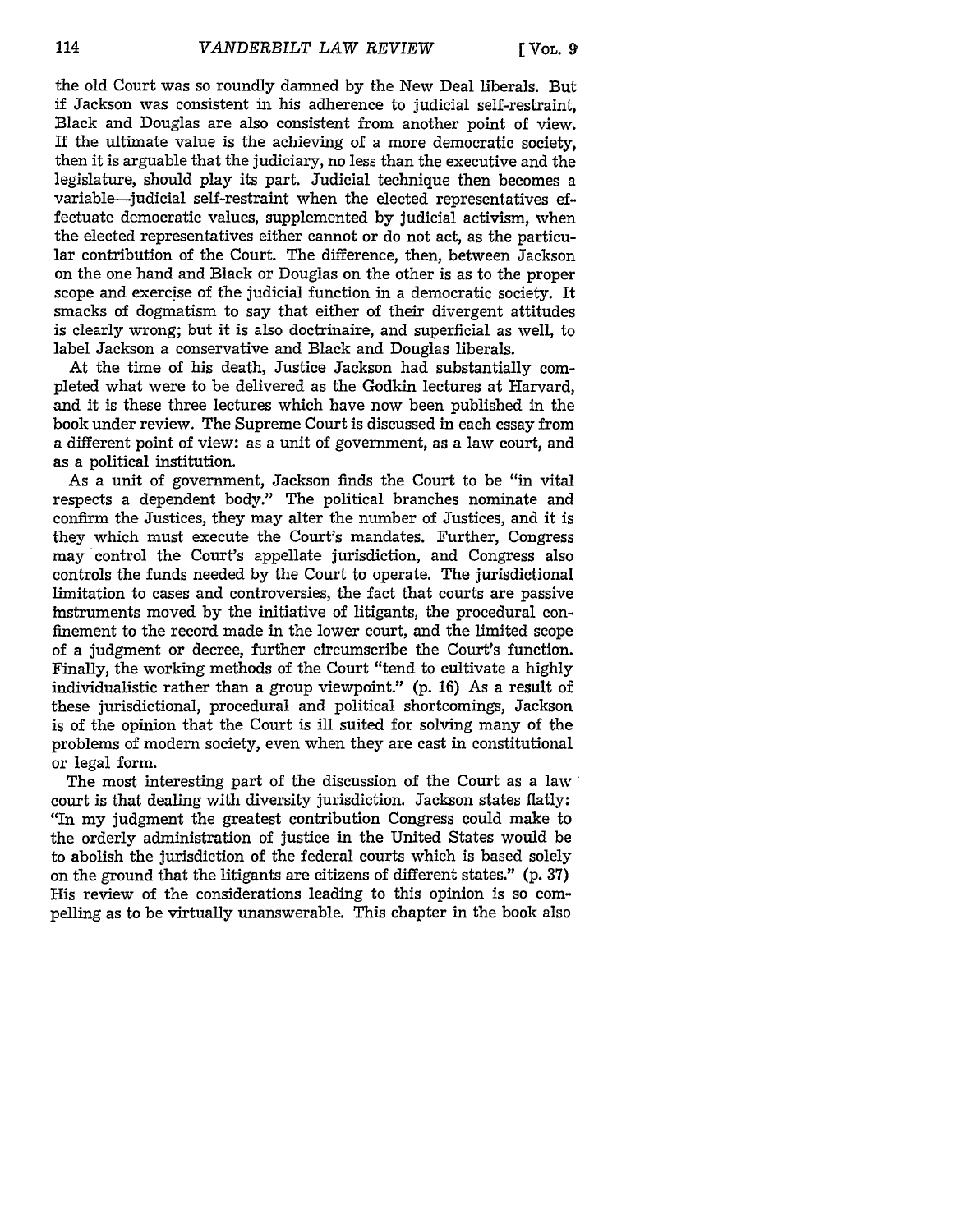contains a discussion of the administrative process and judicial review of the orders of administrative agencies which, although interesting (Jackson could not be otherwise) contains nothing new or unorthodox.

Most readers will probably be more interested in the discussion of the Court as a political institution. Jackson is aware of the fine line between political science and legal science and says with his customary candor, "Any decision that declares the law under which a people must live or which affects the powers of their institutions is in a very real sense political." (p. 53) The great political function which the Court is called upon to perform is to strive to maintain, in "a society in which rapid changes tend to upset all equilibrium, ... the great system of balances upon which our free government is based." (p. 61) Jackson then discusses in turn each of these balances: between the Executive and Congress; between the central government and the states; between state and state; and between authority and liberty, or the rule of the majority and the rights of the individual.

But in discharging this function, the extent to which the Court can, or even should, contribute to the preservation of free government is, in Jackson's view, fairly limited. He assails the "cult of libertarian judicial activists" and finds their doctrine "wholly incompatible with faith in democracy." (pp. 57-58) He states his own philosophy that such an institution as the Court, functioning by the methods it does, "cannot and should not try to seize the initiative in shaping the policy of the law, either by constitutional interpretation or statutory construction." (p. 79) He warns against relying upon the judiciary to save the country from intolerance, passion, usurpation and tyranny and states his own belief that "the attitude of a society and of its organized political forces, rather than its legal machinery, is the controlling force in the character of free institutions." (p. 81)

In all this Jackson is subject to the fair criticism that, in counseling against over-estimating what the Court can do to maintain and further effectuate a democratic society, he himself has under-estimated its potential and would not have it fulfill its function even to the extent possible. Because the Court cannot alone guarantee the promotion or perpetuation of democratic values, or because it is incapable of prevailing against the political forces if they are bent in other directions, it does not follow that the Court should not make its contribution when, and to the extent that, it can. A good case can be made that the judicial activists would have the Court go too far beyond the line (assuming it exists) which separates interpretation from legislation. But an equally good case can be made that the Court should not lag too far behind the line by making a fetish of judicial self-restraint and deprecating to excess the reach of the Court's influence. If Jackson is right that the great political function of the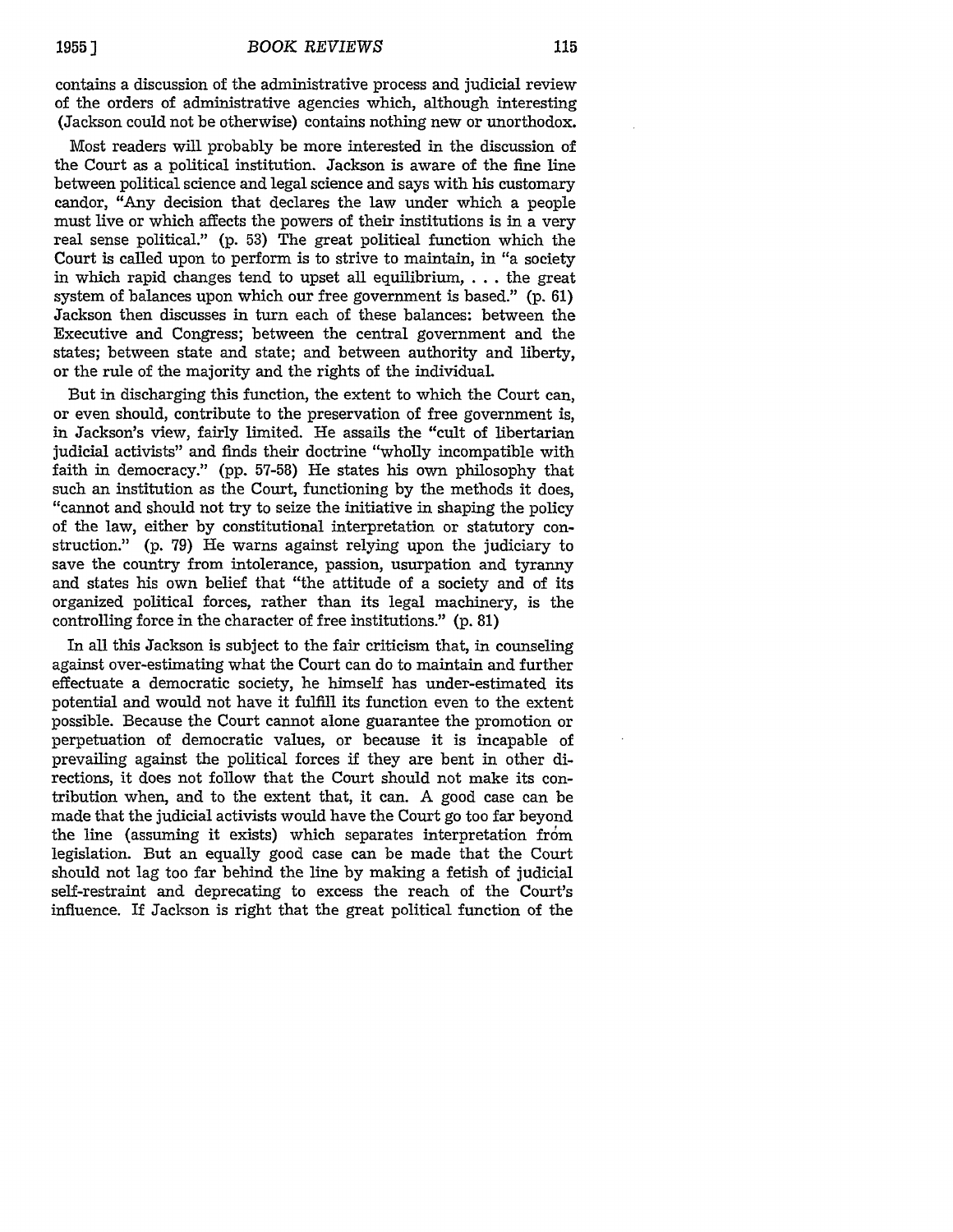Court is to maintain the various balances in our society, then arguably it is better that the Court should perform its function, not timorously but boldly, and with courage rather than trepidation. That Jackson himself was willing on great occasions to "seize the initiative in shaping the policy of the law" is manifested by his joining, even as he was preparing these lectures, in the unanimous opinion of the Court in the school segregation cases.

Regardless of what one thinks of the Supreme Court and its function in our system of government, he cannot read this book without profit. It is doubtless superfluous to add that, coming from the pen of Robert H. Jackson, the style is what would be expected of him who is conceded to have been the best writer on the Court. To that judgment there have been, so far as I know, no dissenting opinions filed.

WILLIAM P. MURPHY<sup>\*</sup>

It's Your Law. By Charles P. Curtis. Cambridge: Harvard University Press, 1954. Pp. 178. \$3.75

This reviewer is no legal philosopher. Occasionally people who do not know him try, with the best of intentions, to get him into that role. This is one of those occasions. But he must bow out. He can only attempt the task on the basis that he is a practicing lawyer who enjoys extracurricular activities of a practical rather than a philosophical nature.

What Mr. Curtis has written will interest and instruct the lawyer who is engaged in the run of the mill rough and tumble work of the profession just as much as the lawyer who is a student of the background and foundation of law. For Mr. Curtis has presented his philosophy in such a homely fashion that the lawyer who runs and reads will understand and, understanding, will do better his day's work. It is important that the lawyer appreciate his own importance. It contributes to this appreciation if the lawyer knows that when he prepares a good partnership agreement he is doing something more than serving an immediate client, that he is adding to the sum total of material available for all those who come after him who want to enter into partnership relationships. **Mr.** Curtis tells us this. Under the sub-heading, "Lawyers as Legislators," he says:

*'"You* see the tractors laboring majestically across the field, cultivating the land. You don't see the earthworms. They are even less conscious of the magnitude of their achievement than the lawyers are of their part in legislation. The Congress in Washington and the legislatures in the state capitals pass laws. The administrative agencies turn out regulations,

Associate Professor of Law University of Mississippi.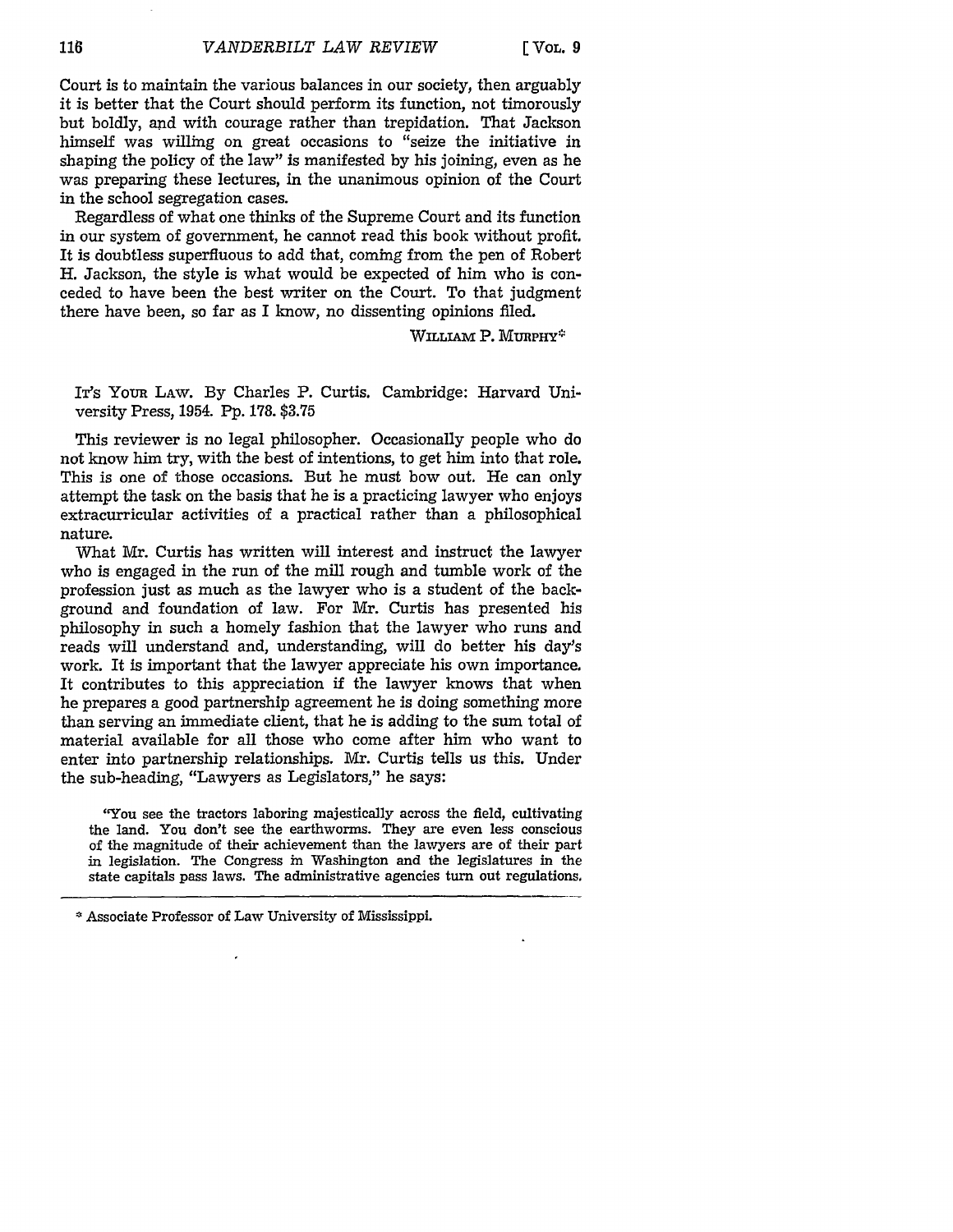The courts hand down judicial decisions and opinions. We forget, even the lawyers themselves forget, that it is the lawyers in their offices who make the bulk of our law." (p. 42)

Speaking of partnership articles, corporation by-laws, corporate mortgages and the like, he says, "It is impossible not to give these private authorities a legislative standing in the law." (p. 43)

It is heartening for the lawyer whose clients make him "work like a horse and live like a hermit"--to quote Lord Macmillan--to feel that his work is not entirely evanescent. For the force which drives the lawyer is not the desire to earn a fee but the pride which he can take in the quality of his work as compared with the work of other lawyers. Mr. Curtis asks: "I wonder if there is anything more exalted than the intense pleasure of doing a job as well as you can irrespective of its usefulness or even of its purpose." (p. 36) But he does not intend to imply that the lawyer's work is useless or that its purpose is other than to serve the public.

There are many places in the book where earthy advice to the lawyer comes through. One of them is in the discussion of the importance that a lawyer detach himself from his client. It is pointed out that what the client needs as much as anything else is an approach to the problem without prejudice, emotion or worry. In order that he may give this, the lawyer must not permit the difficulties and troubles of his clients to become his own. He must build a mental barrier in order to protect his detachment. Sometimes lawyers fear that in doing this they are acting selfishly and in their own interest. Mr. Curtis proves the contrary.

I do not agree with the Curtis theory of interpretation, which, as I understand it, is to give a legal instrument the meaning which the person to whom it is addressed gives it provided that he does not unduly stretch "the tether of" the words. (p. 62) I am old-fashioned enough to prefer the Vaughan Hawkins theory that words should be given the meaning which the writer gave them or would have given them if the question in issue had been brought to his attention. But many a lawyer will find the Curtis theory useful when the application of the traditional theory would shatter his case.

Mr. Curtis goes from interpretation to legal draftsmanship, which he regards as the "obverse of the coin." (p. 67) He describes what, in his opinion, lawyers actually do when they draft instruments. The lawyer does not in fact try by the use of words to be so specific as to bind for all time and under all conditions those who are affected by the writing. On the contrary, he appreciates that there must be play in every legal document and proceeds upon that theory. Mr. Curtis carries this to the extreme of saying that what we should "admire in legal draftsmanship is not precision. It is a precisely ap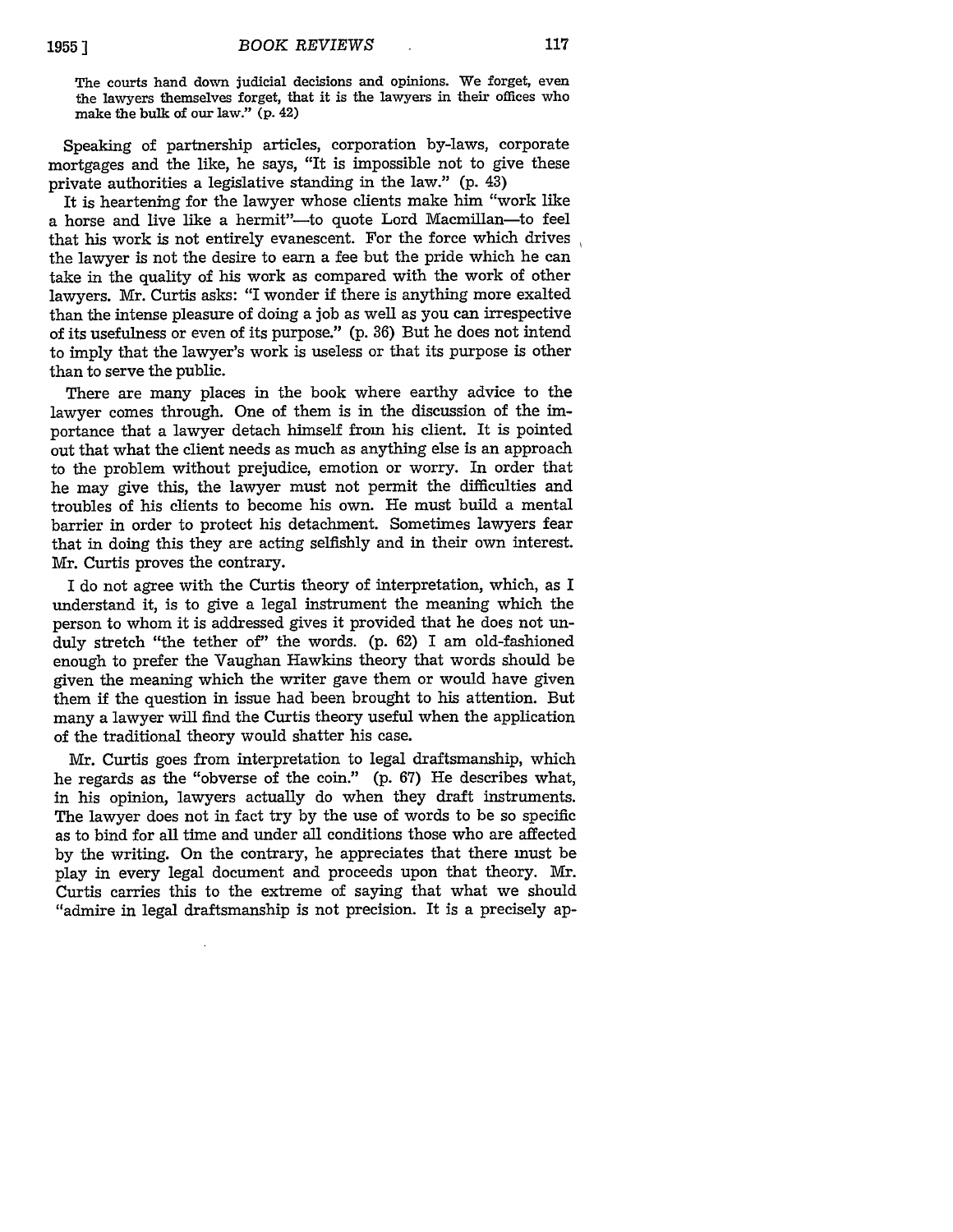propriate degree of imprecision." (p. 76) He recognizes, however, that the draftsman must exercise sound judgment in knowing when and to what extent to leave the meaning loose and he does not suggest that his method would make good draftsmanship any easier. But the lazy lawyer, applying the Curtis theory of interpretation to what Mr. Curtis says about draftsmanship, might give it a meaning which would authorize him in being a little careless in the preparation of his documents.

The discussion of the jury is discerning and delightful. His first sentence is: "My uncle used to say that the jury served the great purpose of ridding the neighborhood of its sons of bitches." (p. 91) One who knew the uncle can almost hear him saying it, for he was a forceful and forthright Cape Codder if there ever was one. This was merely by way of introduction to the function of the jury in making exceptions, which Curtis points out they do **by** violating their oaths. But he says that that is better than tempting the judge to violate his oath.

The question has been raised whether we should not follow the English precedent recently established and abolish jury trial in most civil cases including particularly negligence cases. One reason advanced for not doing so in negligence cases in jurisdictions having a rule of contributory negligence is that the judge is bound by it whereas the jury applies with great liberality its own rough rule of comparative negligence. The analysis of the jury process which Mr. Curtis makes would seem to support the retention of the jury system except perhaps in those jurisdictions which have adopted the comparative negligence rule by statute. And Mr. Curtis might approve trial before a judge in those jurisdictions.

The final chapter is on courts of appeal. There we practitioners learn enough about the judicial process to feel justified in discarding the slavish adherence to tradition and precedent which, when I first wrote briefs in 1910, required the citation, summarization and distinguishing of an infinite number of cases. And that is very helpful. I must not ignore, however, what Mr. Curtis says about the Supreme Court of the United States and the willingness of the people of this country to let it be their conscience and their guide, to let it fight for the things that they ought to be strong enough to insist upon getting for themselves through their legislative representatives.

,Curtis criticizes the citizenry for its shortcomings. But he recognizes that a republic, populated by human beings, must give the Legislature a certain play of emotions and, at the same time, impose some limitation. It wisely does this through a Constitution drafted with the appropriate amount of imprecision and a Supreme Court with power to restrain the Legislature despite the shifting winds of popular demand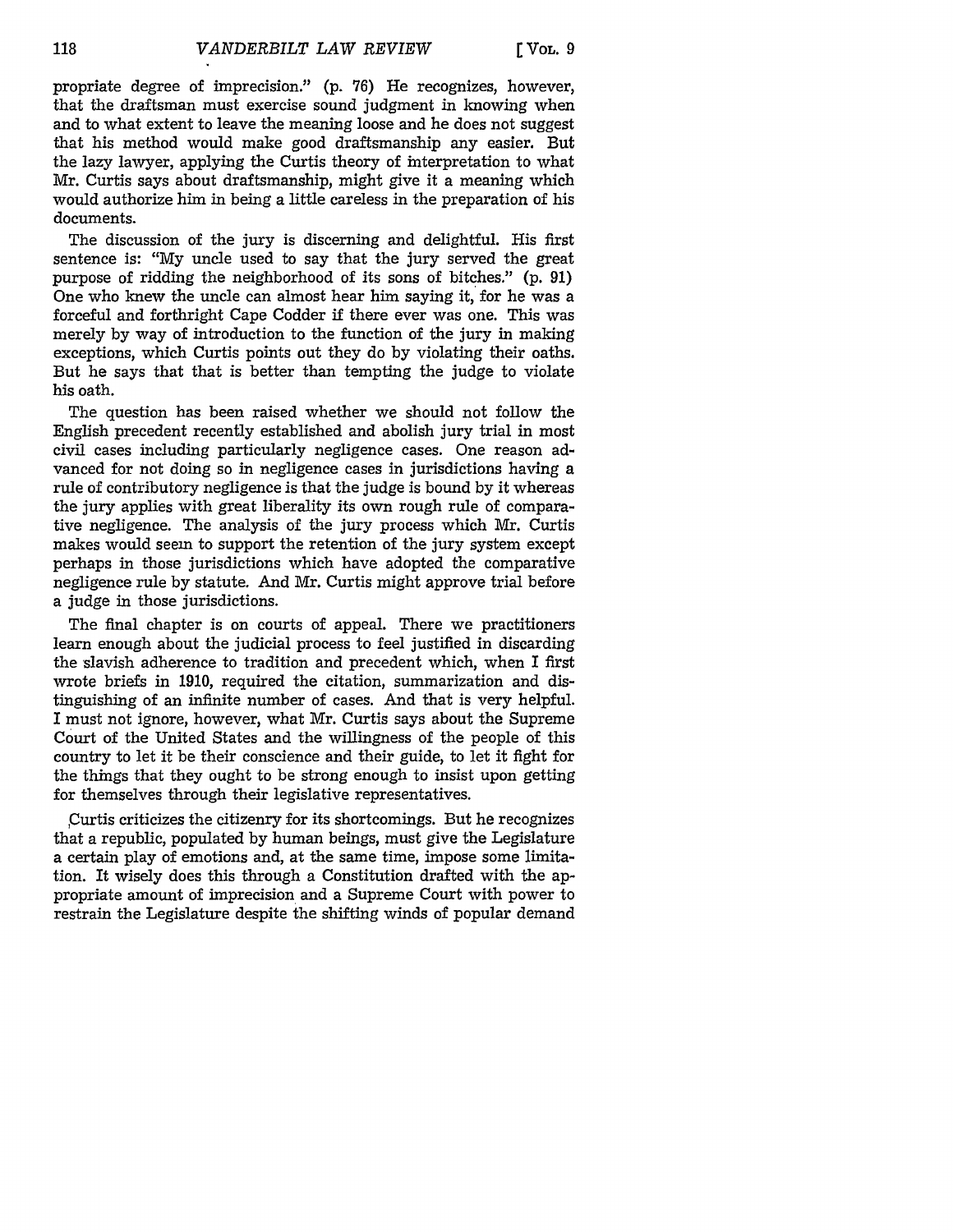and with a discretion to allow leeway or to work up to windward, as occasion may require.

Those who read *It's Your Law* carefully will learn not only to be better lawyers but also to make a start toward becoming philosophers.

HARRISON TwEED\*

BENDER'S FEDERAL PRACTICE FORMS (Vol. 5). Edited by Louis R. Frumer. New York: Matthew-Bender & Company, 1955. Pp. xiv, 918.

The only way to learn the true value of any lawbook is to work with it. Some time ago I reviewed in these pages Bender's *Federal Practice Forms,* of which only the first four volumes were then available.' The remarks which I made in that review were based upon a somewhat cursory examination; but since then the books have stood upon the shelves in my office (at such times as they were not in use or had not been borrowed by one of my brother lawyers) and I have had occasion to learn their utility in daily practice. As a result I have no desire to modify or withdraw any of my earlier comments; but on the contrary were I reviewing the entire treatise at this time, I should cast my remarks in a somewhat stronger form, for experience has borne out what was then largely anticipation.

There has, however, been one substantial handicap to the complete utility of this formulary, and that has been the absence of an index. This has now been removed by the publication of the fifth and last volume of the set, which contains an alphabetical listing of topics occupying more than four hundred pages. With its help, even the most unlikely subject can be traced to its proper page and section, thus eliminating much wasted time in fruitless searching and speculation.

Nor are the contents of this final volume confined to such tables. In addition, there are the rules of the United States Supreme Court (those effective July 1, 1954), together with some eighty-six forms applicable to them, and one hundred and six forms devised in accordance with the Federal Rules of Criminal Procedure. While the latter may seem disproportionate to the more than four thousand forms listed under the Federal Rules of Criminal Procedure, it must be remembered that many of the forms are applicable to both, and only those exclusively criminal in nature have been included in this final volume. The result is a comprehensive and accurate collection of examples of every form which the average practitioner in the federal courts is likely to need

<sup>\*</sup> Member, Milbank, Tweed, Hope & Hadley, New York.

<sup>1.</sup> Book Review, 7 VAND. L. REv. 726 (1954).